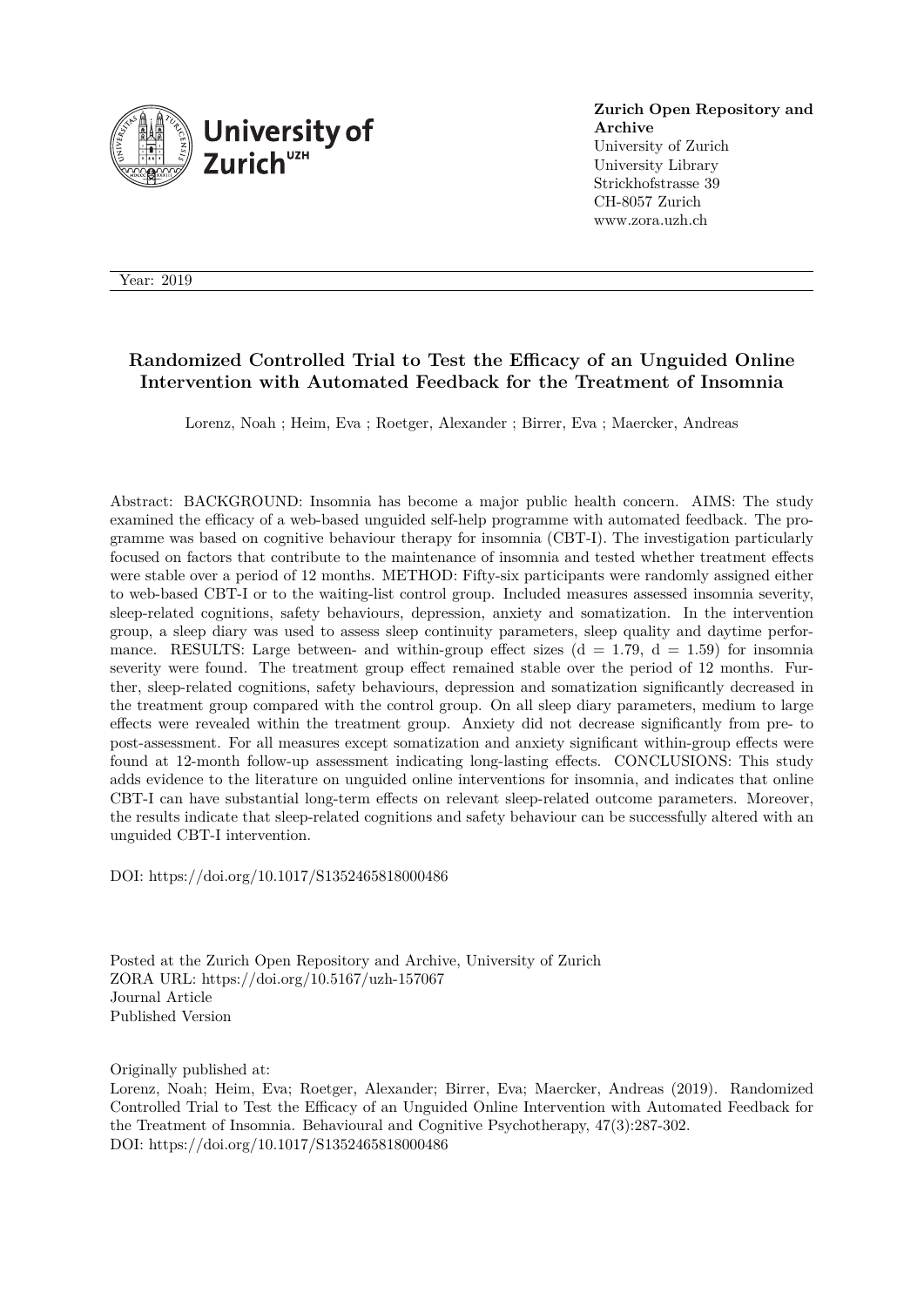# **Randomized Controlled Trial to Test the Efficacy of an Unguided Online Intervention with Automated Feedback for the Treatment of Insomnia**

## Noah Lorenz

*Medical Faculty, Department of Psychiatry and Psychotherapy, University Leipzig, Leipzig, Germany*

Eva Heim

*Department of Psychology, University of Zurich, Switzerland*

Alexander Roetger

*Department of Psychology, University of Zurich, Switzerland*

Eva Birrer

*Seeklinik Brunnen, Gersauerstrasse 8, 6440 Brunnen, Switzerland*

Andreas Maercker

*Department of Psychology, University of Zurich, Switzerland*

**Background:** Insomnia has become a major public health concern. **Aims:** The study examined the efficacy of a web-based unguided self-help programme with automated feedback. The programme was based on cognitive behaviour therapy for insomnia (CBT-I). The investigation particularly focused on factors that contribute to the maintenance of insomnia and tested whether treatment effects were stable over a period of 12 months.**Method:** Fifty-six participants were randomly assigned either to web-based CBT-I or to the waiting-list control group. Included measures assessed insomnia severity, sleep-related cognitions, safety behaviours, depression, anxiety and somatization. In the intervention group, a sleep diary was used to assess sleep continuity parameters, sleep quality and daytime performance. **Results:** Large between- and within-group effect sizes  $(d = 1.79, d = 1.59)$  for insomnia severity were found. The treatment

© British Association for Behavioural and Cognitive Psychotherapies 2018

Correspondence to Noah Lorenz, Medical Faculty, Department of Psychiatry and Psychotherapy, University Leipzig, Leipzig, Germany. E-mail: noah.lorenz@mementor.ch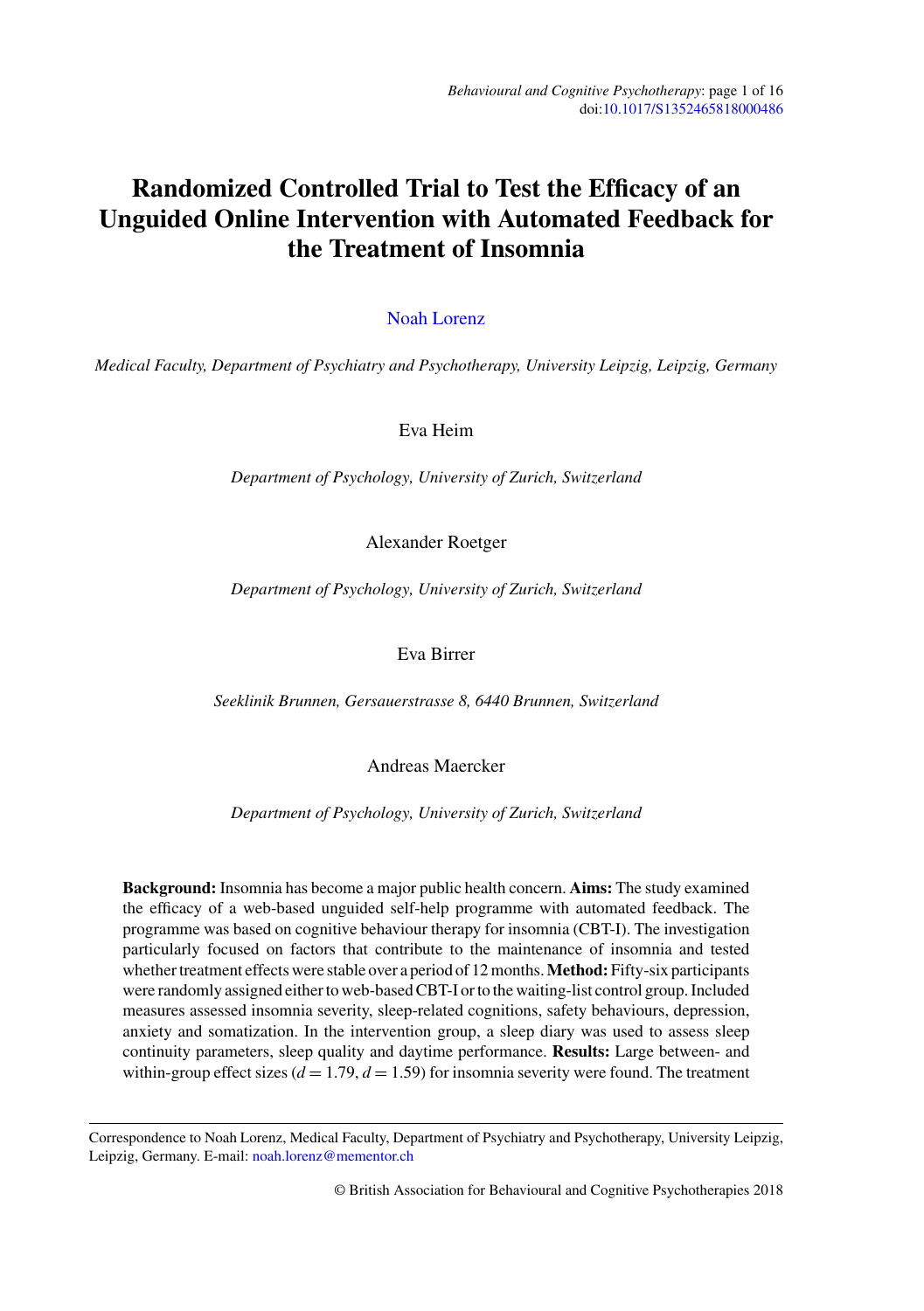group effect remained stable over the period of 12 months. Further, sleep-related cognitions, safety behaviours, depression and somatization significantly decreased in the treatment group compared with the control group. On all sleep diary parameters, medium to large effects were revealed within the treatment group. Anxiety did not decrease significantly from pre- to postassessment. For all measures except somatization and anxiety significant within-group effects were found at 12-month follow-up assessment indicating long-lasting effects. **Conclusions:** This study adds evidence to the literature on unguided online interventions for insomnia, and indicates that online CBT-I can have substantial long-term effects on relevant sleep-related outcome parameters. Moreover, the results indicate that sleep-related cognitions and safety behaviour can be successfully altered with an unguided CBT-I intervention.

*Keywords:* insomnia, internet, randomized controlled trial, cognitive behavioural therapy, virtual coach, safety behaviours, cognition

## **Introduction**

Insomnia has become a major public health concern, with far-reaching consequences for the health and well-being of affected people. In Western countries, sleep complaints are reported by one-third of the adult population, and 6–10% meet the diagnostic criteria for insomnia disorder (Ohayon, 2011). Negative consequences of insomnia are diverse and include daytime fatigue, reduced daytime performance, mood impairments, physical complaints, and neuropsychological consequences such as difficulties with concentration and memory (Katz and McHorney, 2002; Léger et al., 2002). Moreover, evidence shows that insomnia often precipitates, exacerbates or prolongs a broad range of medical complaints such as mental or physical illnesses (Baglioni et al., 2010, 2011; Fernandez-Mendoza and Vgontzas, 2013; Pigeon et al., 2012; Roth and Roehrs, 2003; Spiegelhalder et al., 2012).

Cognitive behavioural therapy for insomnia (CBT-I) is an effective treatment with moderate to large effects on measures of sleep continuity and on subjective insomnia severity in general (Irwin et al., 2006; Morin et al., 2009; Trauer et al., 2015; Van Straten et al., 2017). Despite the fact that evidence-based treatments exist and despite the negative impacts of sleep disturbances, insomnia often remains unrecognized and untreated (Morin et al., 2006b). When insomnia symptoms are reported to professionals (usually to a primary care physician), treatment is normally limited to pharmacotherapy even though hypnotic medications can have severe side effects (Kripke et al., 2002).

In recent years, scalable and low-threshold internet-based self-help treatments have been developed for addressing a broad range of mental disorders and behavioural problems. Most internet-based treatments target disorder-specific perpetuating factors, such as dysfunctional behaviours, through CBT-based exercises and techniques. These techniques and exercises are either guided or unguided (Barak et al., 2008). Such internet-based self-help tools have also been developed and tested for insomnia. One meta-analysis found eleven published randomized controlled trials (RCTs) which had tested the effect of internet-delivered CBT-I (Zachariae et al., 2016). The global effect size (Hedge's *g*) was high, with 1.09 (CI 0.74–1.45) for insomnia severity and satisfactory for a broad range of secondary outcomes such as sleep onset latency, wake after sleep onset, or total sleep time. The meta-analysis included studies on guided and unguided interventions. The degree of personal clinical support was found to be associated with a larger effect size for sleep efficiency at post-treatment and a larger reduction on insomnia severity at follow-up assessment. However, some studies on unguided interventions reported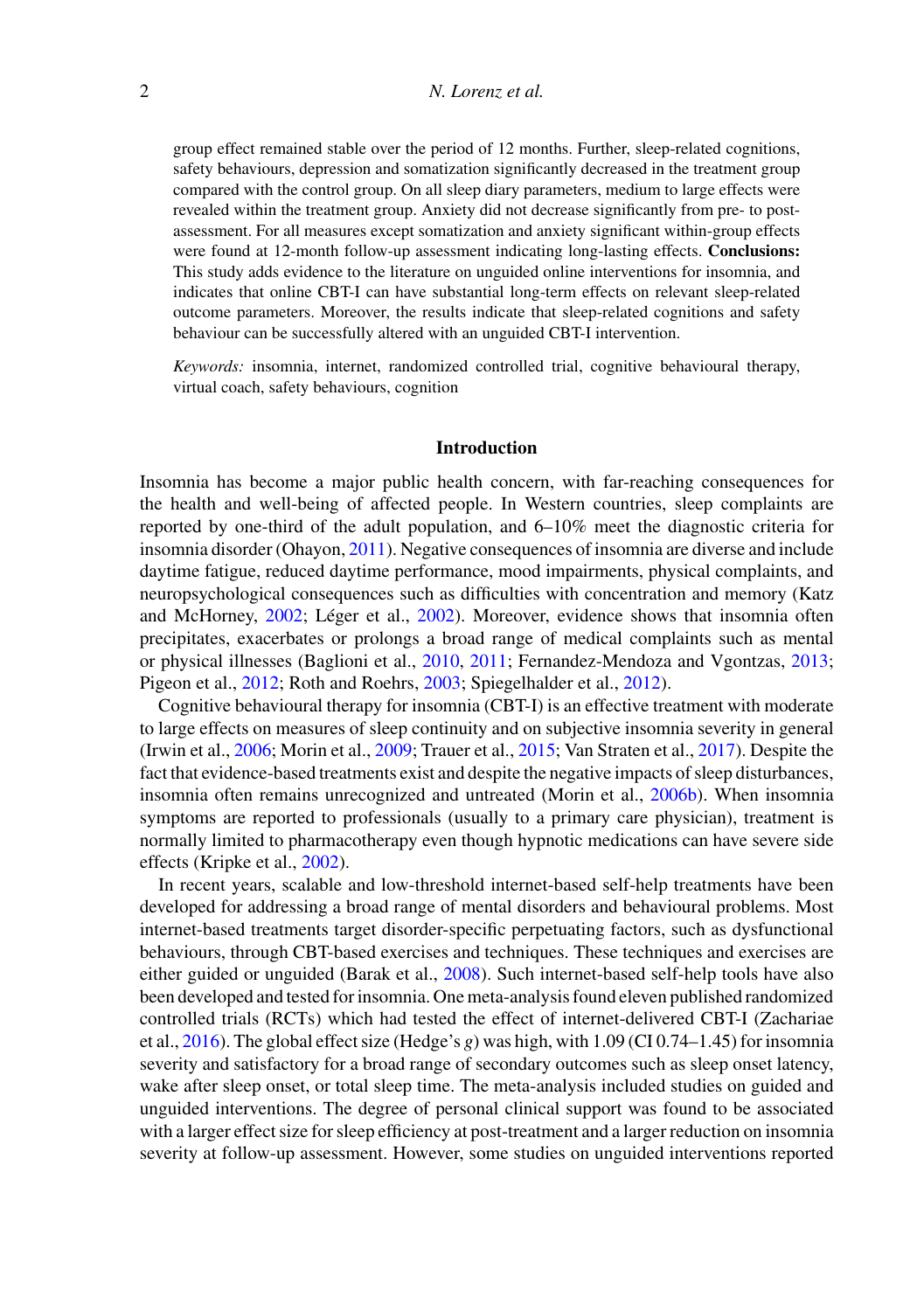high effect sizes as well. One web-based treatment called Sleepio (Espie et al., 2012) uses an animated avatar that provides all the content of the programme audio- and video-based with no clinical support needed. Sleepio was tested against a placebo and a treatment-as-usual group. High effect sizes on the primary outcome (sleep efficiency) were found when the treatment group was compared with both control groups.

Nevertheless, none of the 11 RCTs included in the meta-analysis reported long-term followup data. Only one recently published trial reported 12-month follow-up data of an online CBT-I intervention (indicating enduring effects; Ritterband et al., 2017). The intervention was a fully automated, interactive and tailored web-based treatment called SHUTi that included sleep restriction, stimulus control, cognitive restructuring, sleep hygiene and relapse prevention.

Although treatment effects seem substantial in online CBT-I, it has remained unclear if they are equivalent to traditional face-to-face approaches. Two recent studies compared online CBT-I against a CBT-I programme delivered face-to-face, and found conflicting results: Lancee et al. (2016) found that a face-to-face CBT-I treatment was superior to an online CBT-I intervention, whereas Blom et al. (2015) found that their online CBT-I intervention was noninferior, compared with a face-to-face treatment group.

Furthermore, it remains unclear which perpetuating factors that are hypothesized in theoretical models of insomnia are successfully targeted in online interventions. Conventional CBT-I, delivered face-to-face, mainly includes psychoeducation, sleep hygiene, stimulus control, sleep restriction, relaxation techniques and cognitive restructuring of unhelpful thoughts and beliefs about sleep (Morin, 2006). The effects of the behavioural components of CBT-I (i.e. stimulus control and sleep restriction) are well established (Morin et al., 2006a). Moreover, evidence shows that cognitions are also an important target for interventions (Harvey et al., 2007). Compared with healthy subjects, insomnia patients report more dysfunctional thoughts, attitudes and beliefs about sleep (Morin et al., 1993), and such dysfunctional cognitions play an important role in theoretical models of insomnia (Espie, 2002; Harvey, 2002; Lundh and Broman, 2000). Harvey (2002) suggests that attentional and perceptual processes, together with maladaptive beliefs and behaviour, contribute to the perpetuation of insomnia. According to this model, attentional processes include the monitoring of internal and external sleep-related threats, such as indicators of not getting enough sleep and of not functioning well during the day. Harvey (2002) postulates that these sleep-related threats lead to safety behaviours. Safety behaviours are maladaptive coping strategies (e.g. staying in bed longer than usual) that are executed to avoid the negative consequences of poor sleep. Harvey et al. (2007) suggest that such safety behaviours can be problematic for two reasons: first, safety behaviours may prevent patients from experiencing a non-confirmation of the feared negative consequence, and second, such behaviours may increase the probability that the anticipated negative consequences occur.

Cognitive and attentional biases as well as safety behaviours can be addressed and successfully altered in conventional, face-to-face CBT-I (e.g. Harvey et al., 2007). However, only a few studies have investigated whether cognitions and safety behaviours can be successfully altered in online interventions as well. Lancee et al. (2015) found that dysfunctional beliefs about sleep and safety behaviours were reduced after a guided online intervention for the treatment of insomnia. However, evidence on the successful delivery of cognitive techniques is scarce, particularly with respect to unguided internet-based treatments.

The aim of this study was to test the efficacy of an unguided internet-based treatment, 'mementor somnium', which involves behavioural and cognitive techniques for the treatment of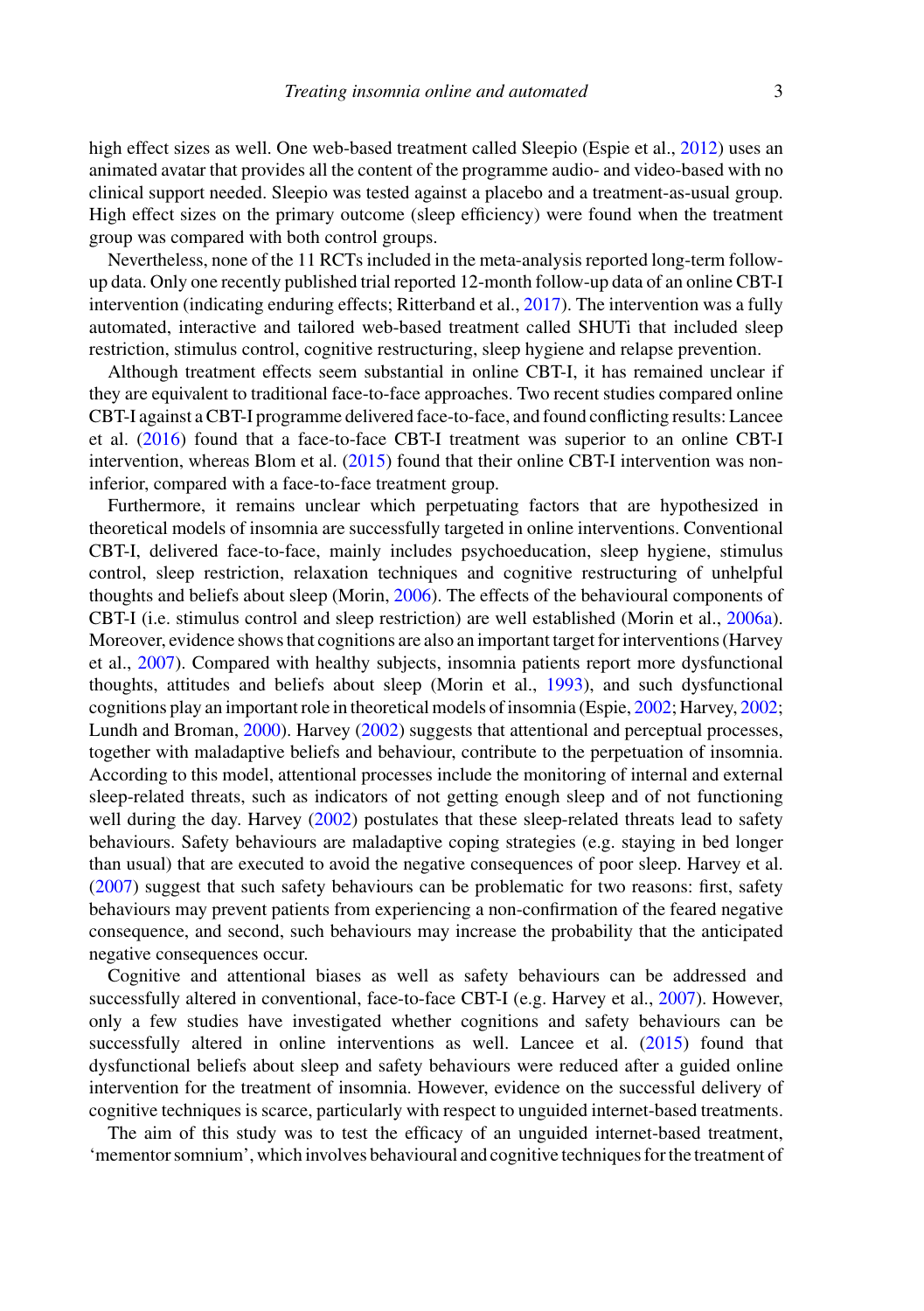insomnia. Aside from testing the general efficacy of the program, this study examines whether effects are stable over a long follow-up period and aims to determine whether cognitions and safety behaviour can be successfully altered using a virtual sleep coach.

## **Method**

## *Participants*

All participants were self-recruited via a study website. The link to the webpage was spread via e-mail, newspapers, clinics and clinical practitioners in Switzerland, Austria and Germany. People who expressed their interest in participation received an e-mail with study information and informed consent. Once written informed consent was given, participants received a link with screening questionnaires consisting of self-report measures and demographic questions. Inclusion screening criteria were: fluency in German, at least 18 years of age, having access to a computer and internet, and a minimum of 8 on the Insomnia Severity Index (ISI; Bastien et al., 2001). Exclusion criteria were working in shifts, ongoing psychological treatment, suicidality, psychotic disorder, alcohol abuse, a score higher than 19 on the Beck Depression Inventory revised (BDI-II; Beck et al., 1996) or suffering from a sleep disorder other than insomnia. Screening questionnaires were used for the following sleep disorders: obstructive sleep apnoea, restless legs syndrome and parasomnia. If the screening was positive, participants were excluded from the study. Medication was only an exclusion criterion if the dose was changed before or during the treatment or if signs of an abusive intake existed. Participants were asked if they took any medication. If that was the case, they were asked if they recently had changed the dose; in addition, screening questions concerning medication abuse were asked. If the screening was positive or if the dose had changed, people were excluded from the study. In the study information, participants were explicitly instructed not to change their regular medication or, otherwise, to report any changes in medication immediately to the study coordinator.

## *Study design and procedure*

An RCT with two parallel arms was conducted: an online CBT-I group (treatment group), and a waiting list control group. After completion of the screening questionnaires, eligibility for inclusion was determined in a structured clinical interview by trained interviewers with at least a bachelor's degree in psychology. In the clinical interview, DSM-V criteria for insomnia disorder were checked. Participants who did not meet the criteria were excluded from the study. The interview took place via telephone. In total, 323 people showed interest in the study, 120 officially registered and completed the pre-study screening, and 56 participants met the inclusion criteria. The flowchart of the recruitment process, randomization, and assessments at pre-, post- and follow-up is presented in Fig. 1.

Participants were assigned to either the intervention or the waiting list condition in a 1:1 ratio using blocked randomization with 10 participants per block. Randomization was conducted by an independent person who had no contact with the participants. The interviewers were blinded to the randomization list. Sample size was calculated based on a power analysis performed with G\*Power (Faul et al., 2009). Based on other studies (Zachariae et al., 2016) a large effect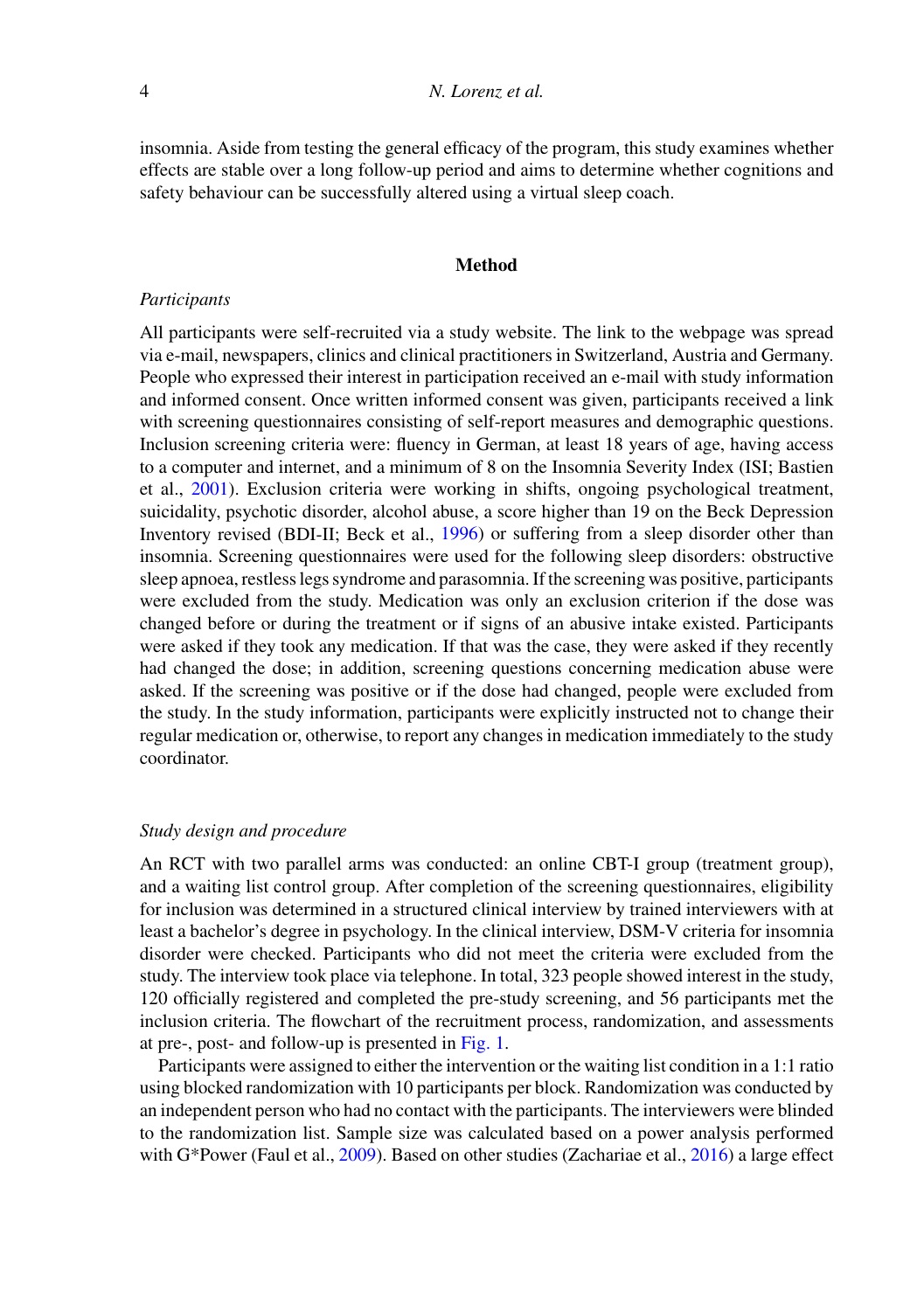

**Figure 1.** Flow of participants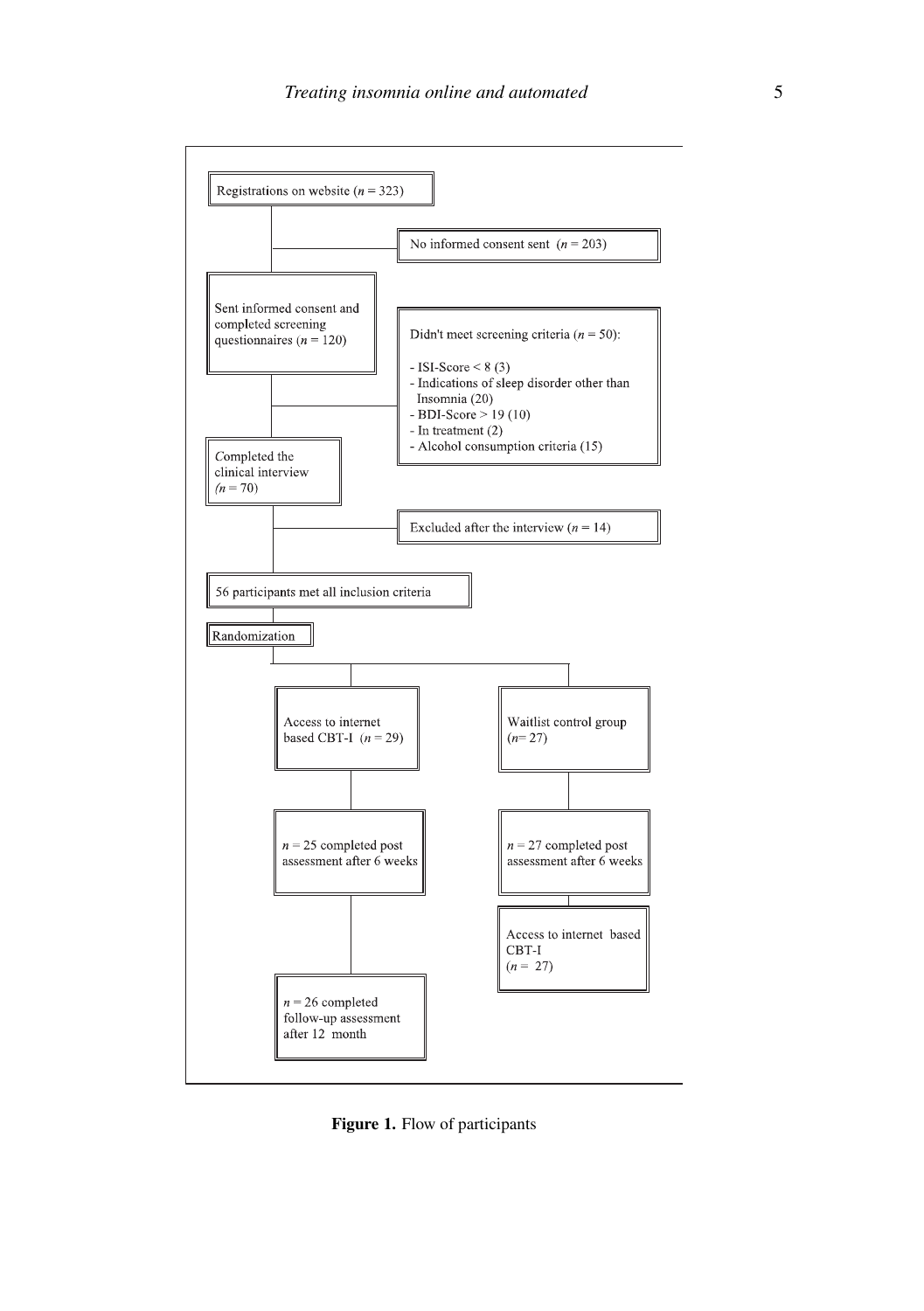size of  $f = 0.5$  for treatment effects was expected; with a power of 80% and a significance level of  $p < 0.01$  a minimal sample size of 40 participants (20 in each group) was calculated.

Duration of the intervention was 6 weeks. Information from screening was used as a baseline measure. Outcome measures at post-treatment and follow-up (12 months) were obtained electronically via a link to the online questionnaires sent to participants' e-mail addresses. Participants in the waitlist-condition received access to the treatment upon completion of the post-assessment. The study protocol was approved by the Ethics Committee Zurich. The trial was registered at Clinicaltrials.gov NCT02629913 and Swiss National Clinical Trials Portal.

## *Measures*

The ISI (Bastien et al., 2001) was used as the primary outcome measure. This self-report questionnaire consists of seven items scored on a 5-point Likert scale, with higher scores indicating a higher degree of symptoms and perceived impact of sleep difficulties. Items are summed to a total score ranging from 0 to 28. A total score of 0 to 7 is defined as normal, 8 to 14 as sub-threshold insomnia, 15 to 21 as moderate insomnia and above 21 as severe clinical insomnia (Bastien et al., 2001).

In the treatment group a sleep diary was used to measure process parameters. The sleep diary consisted of a morning and evening report. The morning report followed the guidelines of a sleep expert consensus on sleep diaries (Carney et al., 2012). The evening report was a slightly adapted version of the short evening report of the German Society of Sleep Medicine (Liendl and Hoffmann, 1999). Participants received e-mail reminders if they did not fill in the sleep diary. Moreover, sleep diary completion was automatically checked whenever the participant logged into the program, and participants could only continue the online treatment after adding missing reports for the prior three days. The following main parameters were calculated from the morning report of the sleep diary: sleep onset latency (SOL), wake after sleep onset (WASO), sleep efficiency (SE) and total sleep time (TST). In the evening report, participants rated 'overall sleep restfulness' (restfulness) and 'overall daytime performance' (daytime performance) on a scale from 0 to 100.

The Anxiety and Preoccupation about Sleep Questionnaire (APSQ; Tang and Harvey, 2004) was used to measure sleep-related cognitions. This instrument consists of 10 statements, and participants rate their agreement with each statement on a 10-point scale. The Sleeprelated Behaviours Questionnaire (SRBQ; Ree and Harvey, 2004) was used to measure safety behaviour. The questionnaire consists of 32 items that assess insomnia-related safety behaviours. Items are rated on a 5-point Likert scale, adding to a sum score from 0 to 128. Finally, to assess secondary symptoms, two well-established questionnaires were administered: the Beck Depression Inventory-II (BDI-II; Beck et al., 1996) for depression, and the Brief Symptom Inventory 18 (BSI-18; Derogatis, 2001), using only the subscales somatization (BSI-S) and anxiety (BSI-A).

## *CBT-I intervention*

The online intervention 'mementor somnium' consists of six fully automated sessions of CBT-I; every session contains different modules including psychoeducation, sleep restriction, relaxation, sleep hygiene, cognitive restructuring and changing sleep-related behaviours. A detailed description of the module content is provided in Table 1. The six treatment sessions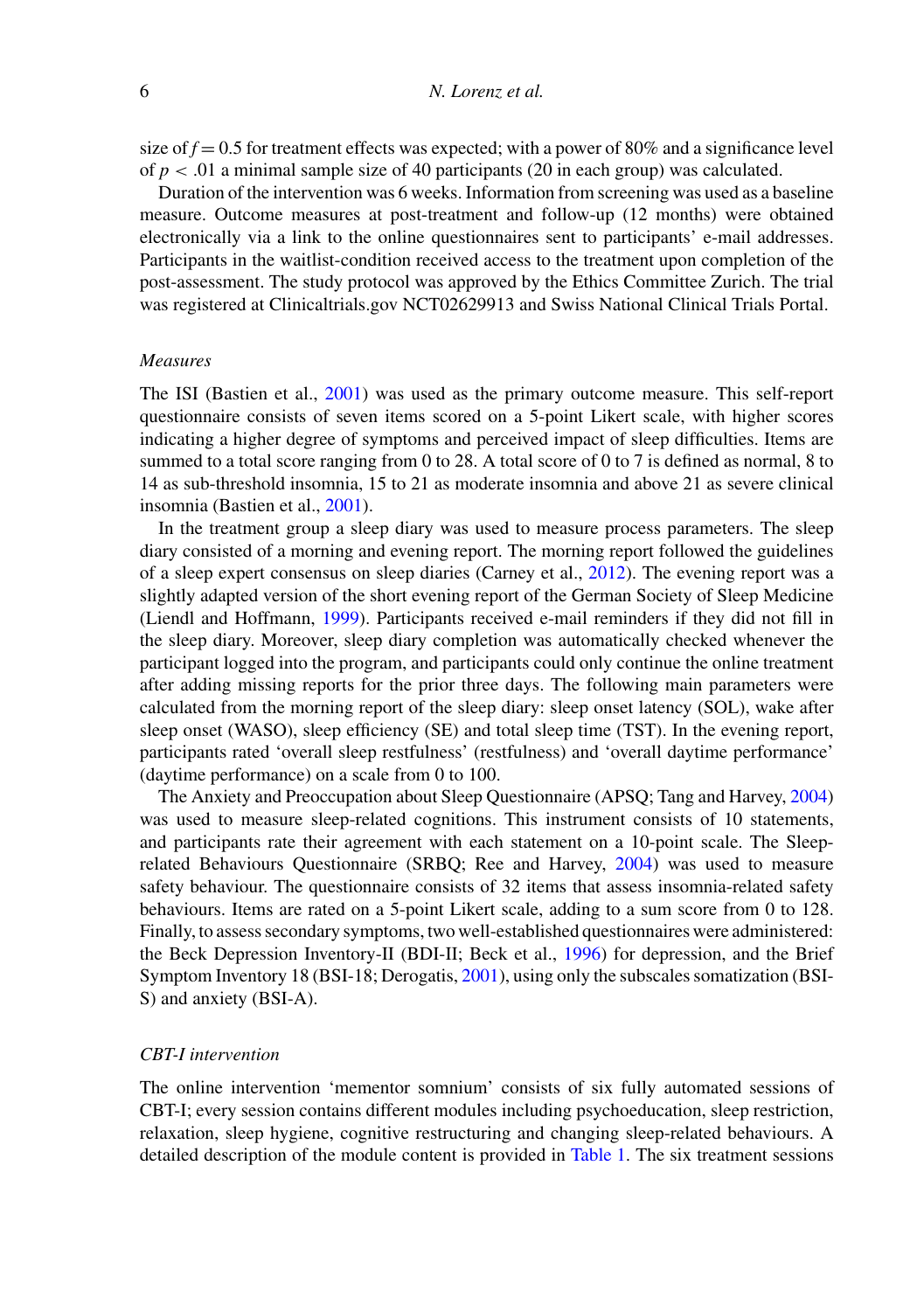| Module                      | Description                                                                                                                                                                                                                                                                                                                                                                              | Approximate<br>time needed |
|-----------------------------|------------------------------------------------------------------------------------------------------------------------------------------------------------------------------------------------------------------------------------------------------------------------------------------------------------------------------------------------------------------------------------------|----------------------------|
| Introduction                | General introduction, assessment of insomnia symptoms,<br>goal setting                                                                                                                                                                                                                                                                                                                   | $10 \text{ min}$           |
| Sleep diary<br>introduction | Introduction to the sleep diary, instructions on how to fill in<br>the morning and evening report                                                                                                                                                                                                                                                                                        | $10 \text{ min}$           |
| Sleep information           | Psychoeducation: basic information about sleep and<br>insomnia. The aim is to correct common misconceptions<br>about sleep which may contribute to the perpetuation of<br>insomnia                                                                                                                                                                                                       | $20 \text{ min}$           |
| Practical exercise          | Learned knowledge is applied by taking on the role of a sleep<br>expert who must give advice to a patient suffering from<br>insomnia. Symptoms of the patient are similar to the<br>symptoms of the user                                                                                                                                                                                 | $15 \text{ min}$           |
| Insomnia vicious<br>cycle   | Introduction to an individual vicious cycle that can<br>contribute to the perpetuation of the insomnia disorder                                                                                                                                                                                                                                                                          | $15 \text{ min}$           |
| Sleep schedule              | Introducing sleep restriction. The average total sleep time of<br>the last week is introduced as the new bedtime (sleep<br>window). Shortest sleep window is 6 hours. When the<br>average sleep efficiency of the past 7 days is $>85\%$ , the<br>sleep window can be extended by 15 min. The aim of this<br>module is to increase sleep pressure, which can improve<br>sleep efficiency | $15 \text{ min}$           |
| Relaxation                  | Introduction to the progressive muscle relaxation technique.<br>The aim is to decrease physical and mental tension in order<br>to enhance sleep onset latency and waking after sleep onset                                                                                                                                                                                               | $20 \text{ min}$           |
| Sleep behaviour             | Introduction to sleep hygiene rules and to the stimulus<br>control technique. The aim is to rebuild an association<br>between sleeping and bed by classical conditioning                                                                                                                                                                                                                 | $20 \text{ min}$           |
| Thoughts                    | Cognitive restructuring. In an adaptive dialogue, different<br>typical thoughts that insomnia patients often have are<br>discussed. The aim is to identify dysfunctional<br>sleep-related thoughts and replace them with<br>sleep-compatible cognitions                                                                                                                                  | $20 \text{ min}$           |
| Daily decisions             | Typical sleep-related safety behaviour is presented in<br>vignettes. Different options of how to react to these<br>vignettes are given. The user has to decide on one option<br>which is later commented on by the animated sleep coach.<br>The aim is to demonstrate that reducing safety behaviour<br>can have positive effects on sleep                                               | $15 \text{ min}$           |
| Graduation                  | The content of the different modules is briefly repeated and<br>tested in a quiz. The time after this intervention is planned                                                                                                                                                                                                                                                            | $15 \text{ min}$           |

**Table 1.** Content of 'mementor somnium'

were delivered chronologically, with a minimum waiting period of 48 hours between sessions. Participants were guided through the intervention by an animated sleep coach, which provided audio information supported by dynamic and interactive graphical content. At the beginning of the intervention, participants set goals on which they received continuous feedback based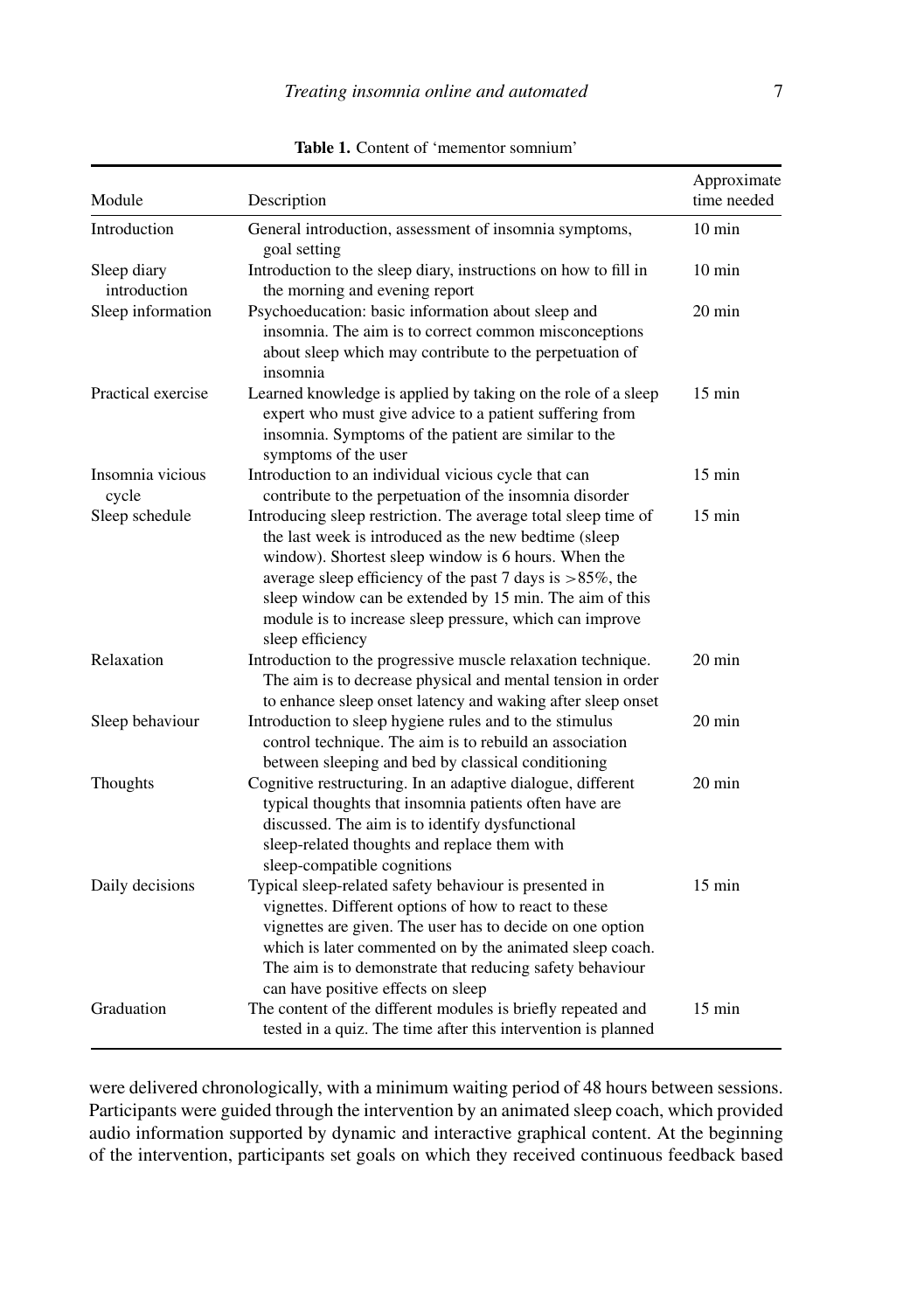on the sleep diary data. A unique feature of the intervention is its tailored dialogue with the animated sleep coach. The coach asks questions throughout the treatment course, and delivers content based on the user's response behaviour.

## *Statistical analyses*

Baseline group differences regarding demographic and clinical characteristics were analysed using independent *t*-tests (two-sided) and Pearson  $\chi^2$ -tests. To evaluate the effect of treatment on study outcome measures, linear mixed-effects analyses (using Restricted Maximum Likelihood as the estimator) were conducted. This statistical procedure is recommended for clinical trials with incomplete data (Beunckens et al., 2005). Treatment (mementor somnium versus wait-list control), time (pre- and post-assessment), and the interaction of Treatment  $\times$  Time were entered as fixed factors, subject as a random factor, and ISI, APSQ, SRBQ, BDI-II, BSI-A and BSI-I as dependent variables in separate analyses. Effect sizes (Cohen's *d*) were calculated for changes within the treatment group from baseline to post- and follow-up assessment. Between-group effect sizes were calculated by using the mean pre/post-assessment change in the treatment group minus the mean pre/post-assessment change in the control group, divided by the pooled pre-assessment standard deviation as recommend by Morris (2008). Changes in sleep diary data were tested within the treatment group by using dependent *t*-tests (two-sided). For each of the six treatment weeks, daily sleep diary data were averaged to a weekly mean. As missing data could have influenced sleep diary and follow-up scores, multiple imputation was employed (Sterne et al., 2009). For the missing scores, ten separate datasets were generated. Pooled *t*-test results were reported. To evaluate whether any baseline variables were associated with treatment response, a logistic regression analysis was computed entering baseline variables as predictors and the ISI remission criterion as the dependent variable. Statistical analyses were conducted using IBM SPSS Statistics, version 23 and R.

## **Results**

#### *Participant characteristics*

All demographic results for the different groups are reported in Table 2. For the analysis of group differences at baseline, independent sample *t*-tests were calculated. Significant differences were revealed for the ISI (*t* (54) = 2.25, *p* = .03) and BDI-II (*t* (54) = 2.23,  $p = .03$ ), indicating higher scores on both variables for the treatment group. No significant differences were found on the remaining variables.

## *Treatment attrition*

All participants of the control group and 25 participants of the treatment group completed the post-assessment (93%). All participants that completed the post-assessment, plus one who had missed post-assessment, completed the 12-month follow-up assessment (94% of all participants). The participant flow chart with detailed information is presented in Fig. 1.

On average, participants in the treatment group completed 5.62 of the six treatment sessions  $(SD = 0.74)$ . All participants completed at least four treatment sessions. On average, the last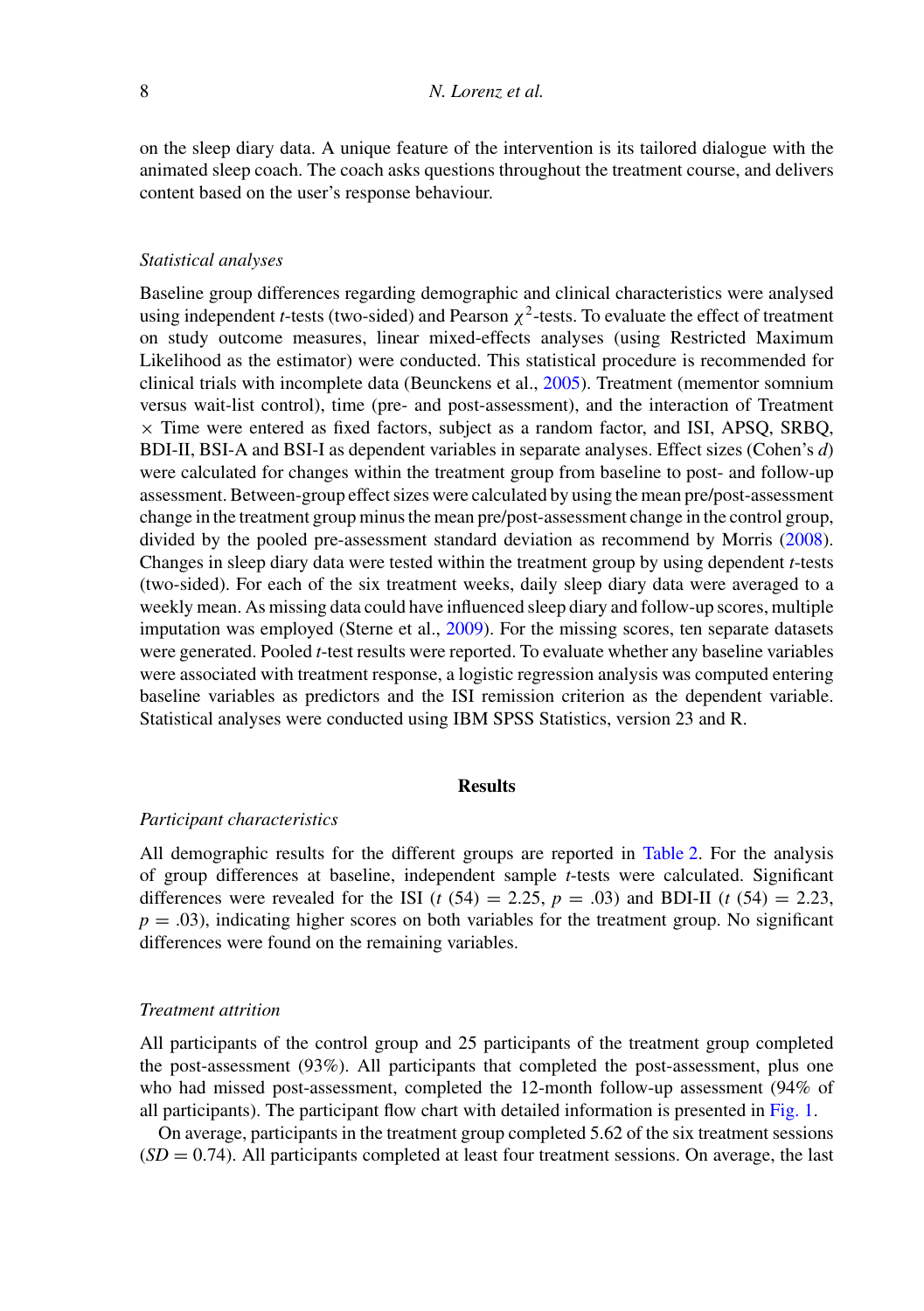| Demographic information         | Treatment group<br>$(n = 29)$ | Control group<br>$(n = 27)$ | Group comparison            |
|---------------------------------|-------------------------------|-----------------------------|-----------------------------|
| Age, M (SD)                     | 41.72 (17.31)                 | 44.04 (20.05)               | $t(54) = -0.46, p = .65$    |
| Age range                       | $18 - 74$                     | $19 - 77$                   |                             |
| Sex, $n$ (%)                    |                               |                             | $\chi^2(1) = 0.22, p = .64$ |
| female                          | 21 (72)                       | 18 (67)                     |                             |
| Country of birth, $n$ (%)       |                               |                             | $\chi^2(3) = 6.15, p = .11$ |
| Switzerland                     | 17(59)                        | 22(81)                      |                             |
| Germany                         | 10(35)                        | 4(15)                       |                             |
| Austria                         | 2(7)                          | 0(0)                        |                             |
| Other                           | 0(0)                          | 1(4)                        |                             |
| Education, $n$ (%)              |                               |                             | $\chi^2(5) = 4.59, p = .47$ |
| Obligatory school               | 1(3)                          | 2(7)                        |                             |
| Basic apprenticeship            | 3(10)                         | 5(19)                       |                             |
| Higher apprenticeship           | 6(21)                         | 1(4)                        |                             |
| College                         | 5(17)                         | 4(15)                       |                             |
| University                      | 11 (38)                       | 11(41)                      |                             |
| Other                           | 3(10)                         | 4(15)                       |                             |
| Professional situation, $n$ (%) |                               |                             | $\chi^2(5) = 1.00, p = .96$ |
| Self-employed                   | 3(10)                         | 3(11)                       |                             |
| Employee                        | 17 (59)                       | 13 (48)                     |                             |
| Retired                         | 4(14)                         | 4(15)                       |                             |
| Housewife/man                   | 1(3)                          | 2(7)                        |                             |
| Unemployed                      | 2(7)                          | 3(11)                       |                             |
| Other                           | 2(7)                          | 2(7)                        |                             |
| Marital status, $n$ (%)         |                               |                             | $\chi^2(3) = 2.34, p = .51$ |
| Single                          | 11 (38)                       | 14 (52)                     |                             |
| In cohabitation                 | 3(10)                         | 1(4)                        |                             |
| Married                         | 12(41)                        | 11(41)                      |                             |
| Divorced                        | 3(10)                         | 1(4)                        |                             |
| Number of children, M (SD)      | 0.79(1.35)                    | 0.74(1.10)                  | $t(54) = 0.16, p = .87$     |
| Housing situation, $n$ (%)      |                               |                             | $\chi^2(4) = 4.47, p = .35$ |
| Living alone                    | 4(14)                         | 6(22)                       |                             |
| With parents                    | 1(3)                          | 4(15)                       |                             |
| With partner                    | 19(66)                        | 11(41)                      |                             |
| With children                   | 2(7)                          | 3(11)                       |                             |
| Other                           | 3(10)                         | 3(11)                       |                             |
| Prior in psychotherapy, $n$ (%) |                               |                             | $\chi^2(1) = 2.06, p = .15$ |
| No                              | 20(69)                        | 23(85)                      |                             |
| Yes                             | 9(31)                         | 4(15)                       |                             |
| Takes medication, $n$ (%)       |                               |                             | $\chi^2(1) = 0.57, p = .45$ |
| No                              | 20(69)                        | 16(59)                      |                             |
| Yes                             | 9(31)                         | 11(41)                      |                             |

**Table 2.** Demographic information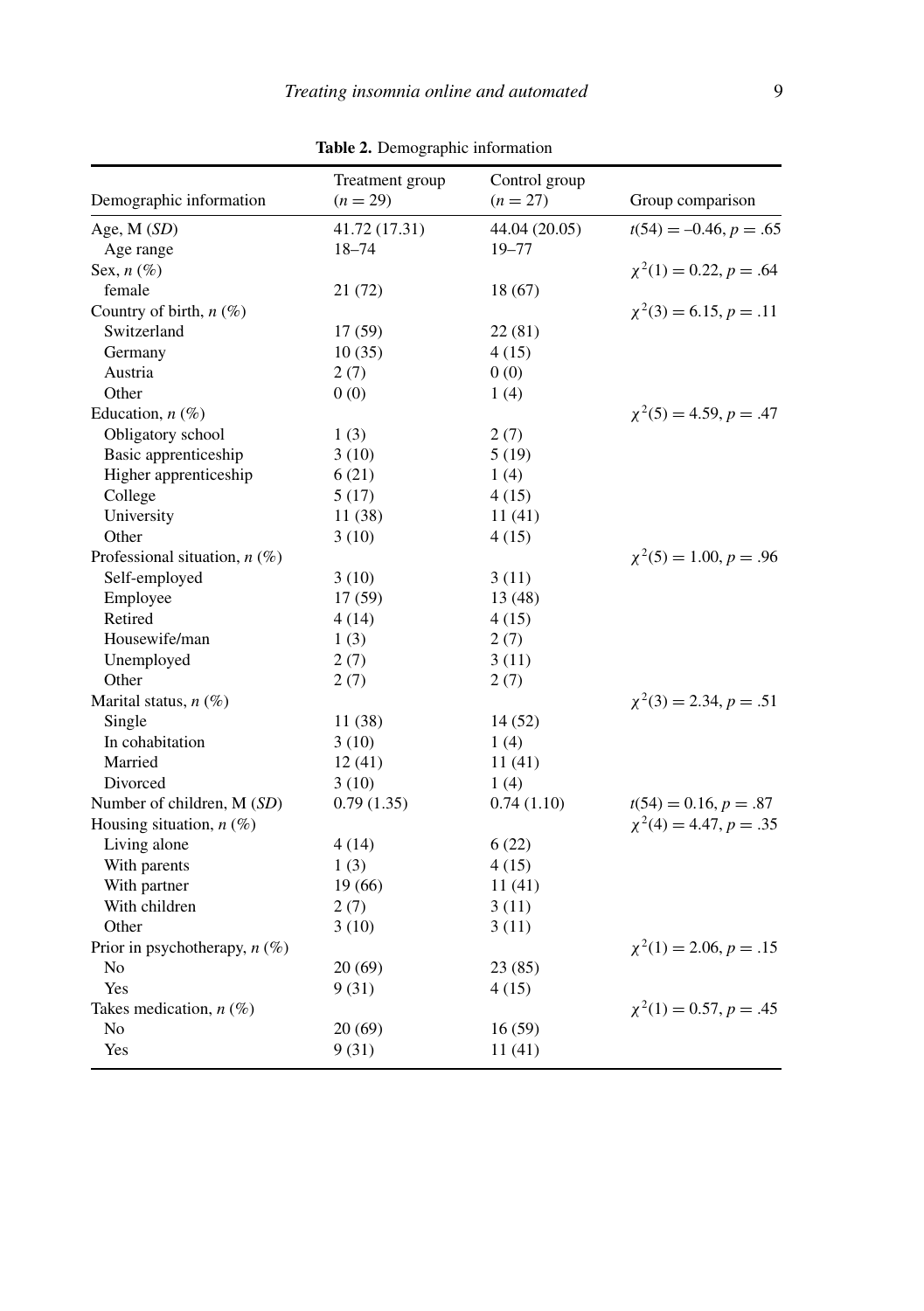treatment session was completed after 29.76 days of treatment access (*SD*=11.78). Participants completed the sleep diary an average of 85.90% of the days  $(SD = 18.33)$ .

## *Baseline characteristics*

The mean score of the ISI (Insomnia severity) for the total sample was  $14.36$  (*SD* = 3.66) at baseline, which corresponds to a clinical insomnia with medium severity (Bastien et al., 2001). For the other outcome measures the mean scores at baseline for the total sample were: BDI-II (depression) mean =  $8.27$  (*SD* = 4.38), APSQ (sleep-related cognitions) mean =  $60.16$  $(SD = 19.14)$ , SRBQ (sleep-related safety behaviour) mean = 41.25  $(SD = 15.58)$ , BSI-A (anxiety) mean =  $3.57$  (*SD* =  $3.26$ ) and BSI-S (somatization) mean =  $2.21$  (*SD* =  $2.07$ ). For the analysis of group differences at baseline, independent sample *t*-tests were calculated. Significant differences were revealed for the ISI ( $t$  (54) = 2.25,  $p = .03$ ) and BDI-II ( $t$  (54) = 2.23,  $p = .03$ ) indicating higher scores on both variables for the treatment group. No significant differences were found on the remaining variables.

## *Treatment effects*

Results of the statistical analyses are presented in Table 3. For the main outcome parameter, the ISI (Insomnia severity), a significant group  $\times$  time interaction effect was found, indicating a marked improvement from pre-assessment to post-assessment in the treatment group and little change in the control group. The between-group effect size and the within-treatment-group effect size were large.

Apart from the statistically significant change on self-rated insomnia severity, results also indicated a clinically significant improvement on the remission criterion of an ISI score lower than 8 (Bastien et al., 2001). At post-treatment, 56% of the participants in the treatment group had achieved remission, compared with 11% in the control group. A Pearson chi-squared test revealed a significant difference between the two groups on the remission criterion ( $\chi^2$  (1, *n* =  $56$ ) = 11.89,  $p < .01$ ). None of the baseline variables predicted whether participants achieved remission ( $\chi^2$  (6,  $n = 52$ ) = 5.485,  $p = .48$ ).

For all sleep diary parameters, significant within-treatment differences between week 1 and week 6 were found, with effect sizes ranging from  $d = 0.45$  to  $d = 1.48$ . SOL and WASO were reduced on average by 19 and 31 min, respectively. TST increased an average of 35 min. Statistical results of all pre–post differences (week 1 to week 5) are given in Table 4.

For the sleep-related cognitions and safety behaviours, significant group  $\times$  time interaction effects emerged, indicating substantial improvements from pre- to post-assessment in the treatment group compared with the control group. In addition, there were significant group  $\times$ time interaction effects on depression and somatization (BDI-II and BSI-S). In contrast to the other results, no significant group  $\times$  time interaction effect on anxiety was revealed for the pre- to post-assessment comparison.

Large between-group and large within-treatment group effect sizes occurred for depression and sleep-related cognitions. For safety behaviour, somatization and anxiety small to medium between-group and small to medium within-treatment-group effect sizes occurred. For anxiety, 95% confidence intervals of the within-treatment-group effect size included 0 indicating nonsignificance.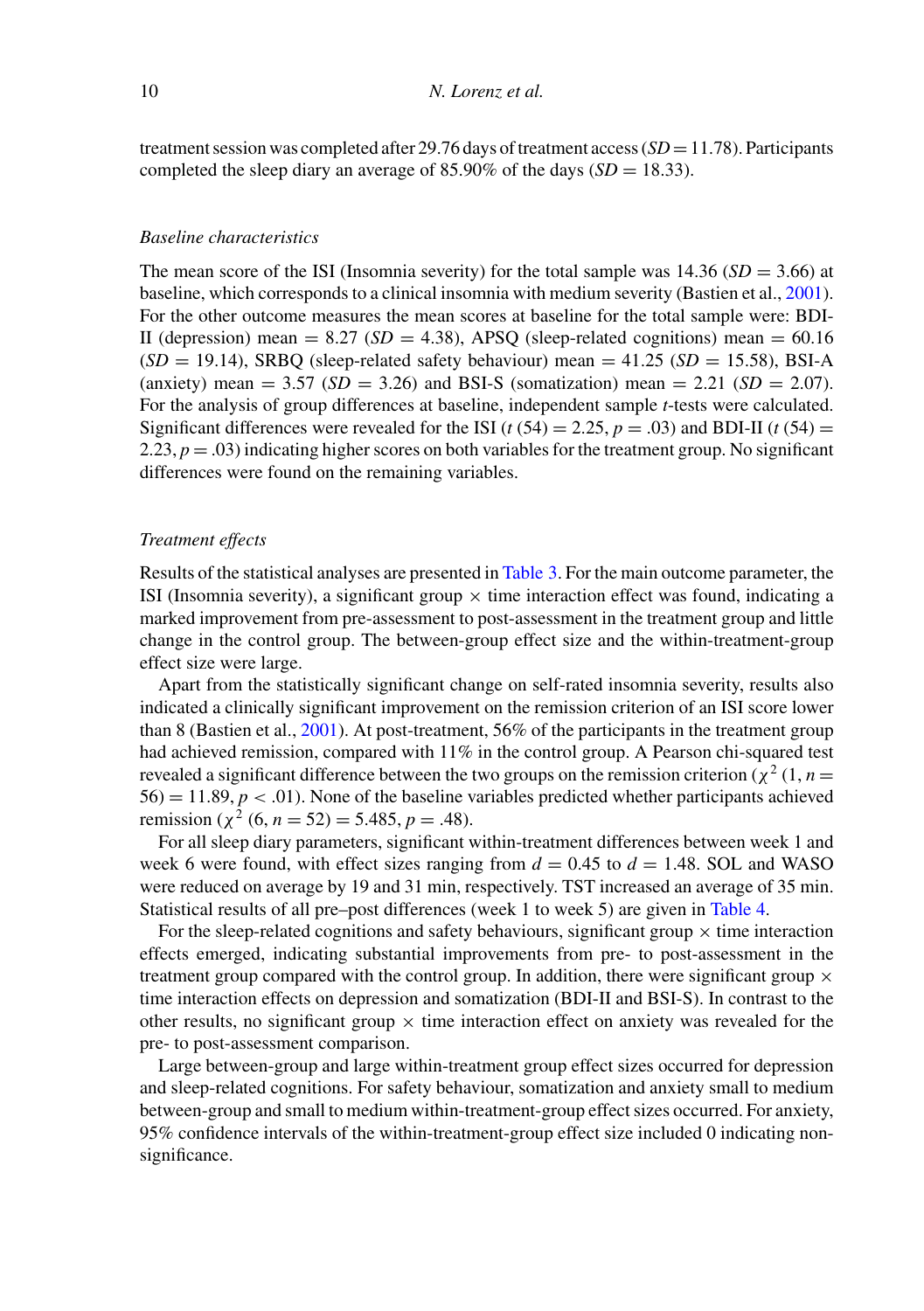|                         |         | Pre-assessment |                  |       | Post-assessment<br>$(6 \text{ weeks})$ |                  | Effect<br>(within)       | Effect<br>(between) |      | Interaction      |         | Follow-up<br>$(12$ month) |                  | Effect<br>(pre to follow-up) |
|-------------------------|---------|----------------|------------------|-------|----------------------------------------|------------------|--------------------------|---------------------|------|------------------|---------|---------------------------|------------------|------------------------------|
| Measure                 |         |                |                  |       |                                        |                  | d                        |                     |      |                  |         |                           |                  | d                            |
| and group               | Mean SD |                | $\boldsymbol{n}$ | Mean  | SD                                     | $\boldsymbol{n}$ | [95% CI]                 | d                   | t    | $\boldsymbol{p}$ | Mean SD |                           | $\boldsymbol{n}$ | $[95\% \text{ CI}]$          |
| <b>ISI</b>              |         |                |                  |       |                                        |                  |                          |                     |      |                  |         |                           |                  |                              |
| CBT-I                   | 15.38   | 3.74           | 29               | 7.80  | 4.94                                   | 25               | $1.59$ [0.95, 2.22]      | 1.79                | 5.06 | $-.001$          | 7.36    | 5.38                      | 25               | 1.98 [1.31, 2.66]            |
| Waitlist-control        | 13.26   | 3.29           | 27               | 12.04 | 3.86                                   | 27               | $0.44$ [-0.10, 0.98]     |                     |      |                  |         |                           |                  |                              |
| <b>APSQ</b>             |         |                |                  |       |                                        |                  |                          |                     |      |                  |         |                           |                  |                              |
| CBT-I                   | 62.14   | 19.34          | 29               | 38.12 | 17.66                                  | 25               | $1.01$ [0.42, 1.59]      | 1.01                | 3.27 | < 0.01           | 34.92   | 22.46                     | 25               | $1.23$ [0.63, 1.84]          |
| Waitlist-control        | 58.04   | 19.06          | 27               | 53.41 | 19.39                                  | 27               | $0.25$ [-0.28, 0.79]     |                     |      |                  |         |                           |                  |                              |
| <b>SRBO</b>             |         |                |                  |       |                                        |                  |                          |                     |      |                  |         |                           |                  |                              |
| CBT-I                   | 41.59   | 14.26          | 29               | 34.56 | 13.19                                  | 25               | $0.45$ [-0.11, 1.02]     | .47                 | 2.06 | $-.05$           | 32.13   | 21.20                     | 25               | $0.60$ [0.04, 1.17]          |
| Waitlist-control        | 40.89   | 17.16          | 27               | 41.30 | 17.04                                  | 27               | $0.04$ [-0.57, 0.49]     |                     |      |                  |         |                           |                  |                              |
| <b>BDI-II</b>           |         |                |                  |       |                                        |                  |                          |                     |      |                  |         |                           |                  |                              |
| CBT-I                   | 9.48    | 3.64           | 29               | 5.48  | 5.56                                   | 25               | 0.98 [0.39, 1.57]        | 1.19                | 3.63 | $-.001$          | 5.84    | 5.91                      | 25               | $0.82$ [0.24, 1.39]          |
| Waitlist-control        | 6.96    | 4.77           | 27               | 8.00  | 6.09                                   | 27               | $-0.27$ [0.26, $-0.81$ ] |                     |      |                  |         |                           |                  |                              |
| <b>BSI-Anxiety</b>      |         |                |                  |       |                                        |                  |                          |                     |      |                  |         |                           |                  |                              |
| CBT-I                   | 3.48    | 2.54           | 29               | 3.08  | 2.63                                   | 25               | $0.15$ [-0.40, 0.71]     | 0.29                | 1.07 | .29              | 2.28    | 2.57                      | 25               | $0.38$ [-0.18, 0.94]         |
| Waitlist-control        | 3.67    | 3.94 27        |                  | 4.22  | 4.24                                   | 27               | $-0.21$ [0.33, $-0.74$ ] |                     |      |                  |         |                           |                  |                              |
| <b>BSI-Somatization</b> |         |                |                  |       |                                        |                  |                          |                     |      |                  |         |                           |                  |                              |
| CBT-I                   | 2.72    | 2.12           | 29               | 1.80  | 2.89                                   | 25               | $0.55$ [-0.02, 1.11]     | 0.56                | 2.34 | .02              | 1.84    | 1.72                      | 25               | $0.43$ [-0.13, 0.99]         |
| Waitlist-control        | 1.67    | 1.90           | 27               | 1.89  | 2.06                                   | 27               | $-0.17$ [0.37, $-0.70$ ] |                     |      |                  |         |                           |                  |                              |

**Table 3.** Mean, standard deviation and *n* for each outcome measure divided by condition and assessment point, effect sizes and group  $\times$  time interaction

ISI, Insomnia Severity Index; APSQ, Anxiety and Preoccupation about Sleep Questionnaire; SRBQ, Sleep-related Behaviours Questionnaire; BDI-II, Beck Depression Inventory revised; BSI-Anxiety, Anxiety subscale of the Brief Symptom Inventory; BSI-Somatization, Somatization subscale of the Brief Symptom Inventory.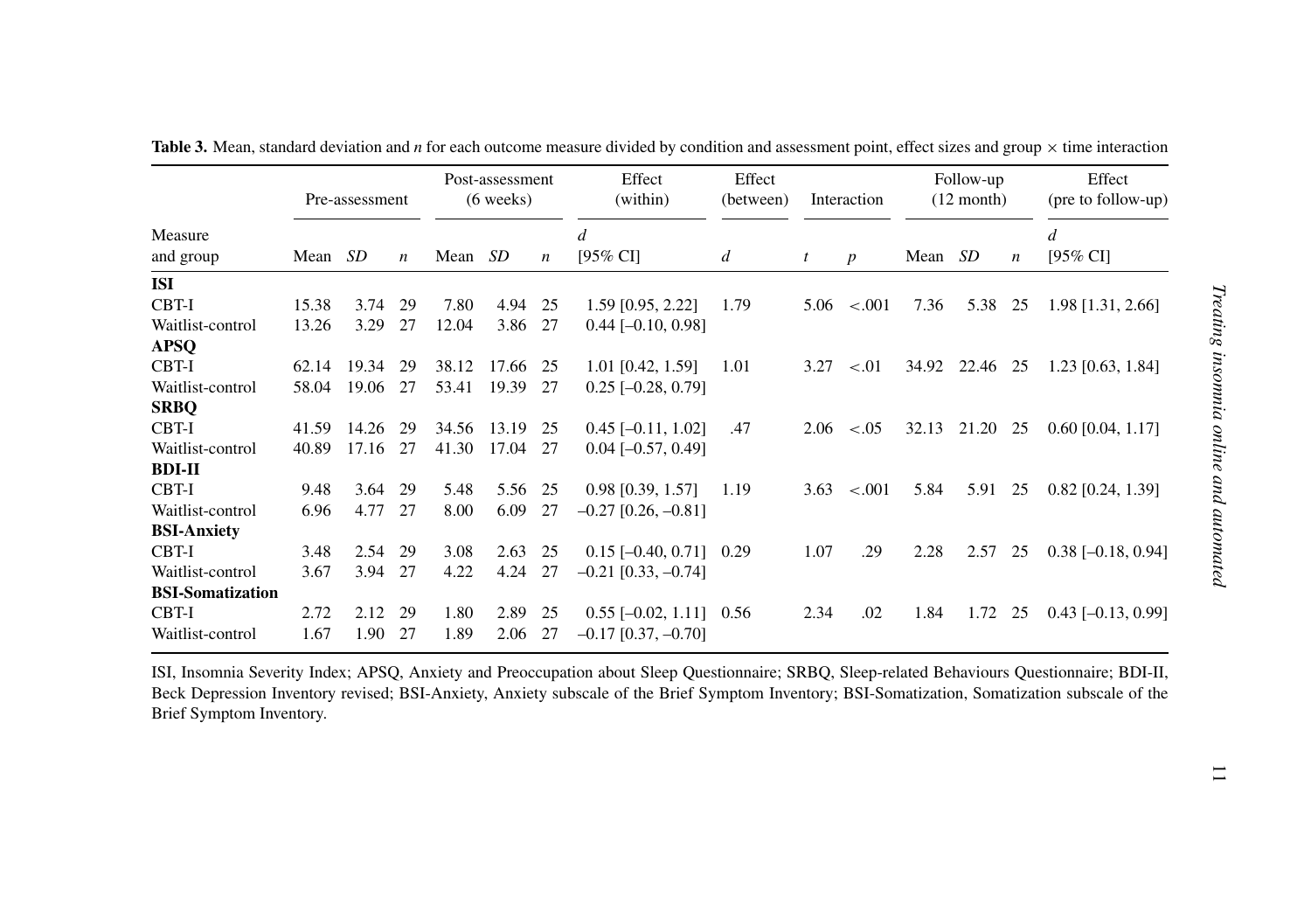| Parameter                  | Week 1<br>Mean $(SEM)$ | Week 6<br>Mean $(SEM)$ | Group<br>comparison       | Effect     |
|----------------------------|------------------------|------------------------|---------------------------|------------|
| SE(%)                      | 69.30 (3.12)           | 84.39 (0.99)           | $t(26) = -5.46, p < 0.01$ | $d = 1.16$ |
| $SOL$ (min)                | 37.11 (8.41)           | 18.93 (2.71)           | $t(26) = 2.38, p < 0.01$  | $d = 0.50$ |
| WASO (min)                 | 53.78 (7.04)           | 22.32(3.07)            | $t(26) = 5.02, p < 0.01$  | $d = 1.02$ |
| TST(h)                     | 348.19 (17.94)         | 383.60 (7.65)          | $t(26) = -2.29, p < 0.05$ | $d = 0.45$ |
| Restfulness $(\% )$        | 44.48 (2.61)           | 63.50(2.37)            | $t(26) = -7.23, p < 0.01$ | $d = 1.48$ |
| Daytime performance $(\%)$ | 54.85 (2.77)           | 69.26(2.90)            | $t(26) = -4.24, p < 0.01$ | $d = 0.99$ |
|                            |                        |                        |                           |            |

**Table 4. Comparison of week 1 and week 6 sleep diary parameters**

SE, sleep efficiency; SOL, sleep onset latency; WASO, wake after sleep onset; TST, total sleep time, *SEM*, standard error of the mean.

## *Stability of treatment group effects*

A large within effect size between pre-assessment and follow-up regarding insomnia severity was found, indicating a long-lasting primary treatment effect. The same pattern occurred for sleep-related cognitions, safety behaviour and depression, with medium to large effect sizes. This indicates that secondary effects of the intervention were long-lasting as well. Statistical results of all pre- to follow-up differences are presented in Table 3.

## **Discussion**

In this study, an unguided internet-based self-help intervention for insomnia (CBT-I) was compared with a waitlist control group. On the primary endpoint of self-reported insomnia severity, large between- and within-treatment group effect sizes and a significant interaction between the treatment and control group were observed, indicating a marked improvement on insomnia severity for the treatment group compared with the control group. The treatment effect was stable over a long follow-up period (12 months). This outcome appears comparable to therapist-delivered CBT-I (Riemann and Perlis, 2009) and to similar unguided CBT-I interventions (Espie et al., 2012; Ritterband et al., 2009). This study adds evidence to the literature on unguided internet interventions for insomnia and demonstrates that internet-based CBT-I can have substantial long-term effects on insomnia severity.

Interestingly, attrition rates were extremely low in this study (6–7%) compared with other studies, in which rates were 14–48% (Lancee et al., 2012, 2015). Thus, delivering CBT-I with a virtual sleep coach, including dynamic and interactive graphical content through an advanced web-based technology, might have a positive impact on the retention rate.

Taking a closer look on secondary outcome parameters, it was remarkable that the anxiety score of the BSI-18 did not change significantly from pre- to post-assessment, even though insomnia symptoms were already drastically reduced at post-assessment. There was a trend towards a significant effect at follow-up assessment, but the confidence interval still included 0 at the lower end (–0.18 to 0.94). Other studies had already revealed a close link between insomnia and anxiety disorder and highlighted a bidirectional association between these conditions (Jansson-Fröjmark and Lindblom, 2008). Therefore, it can be assumed that the non-significant effect could be due to the small sample size, reflecting a power problem.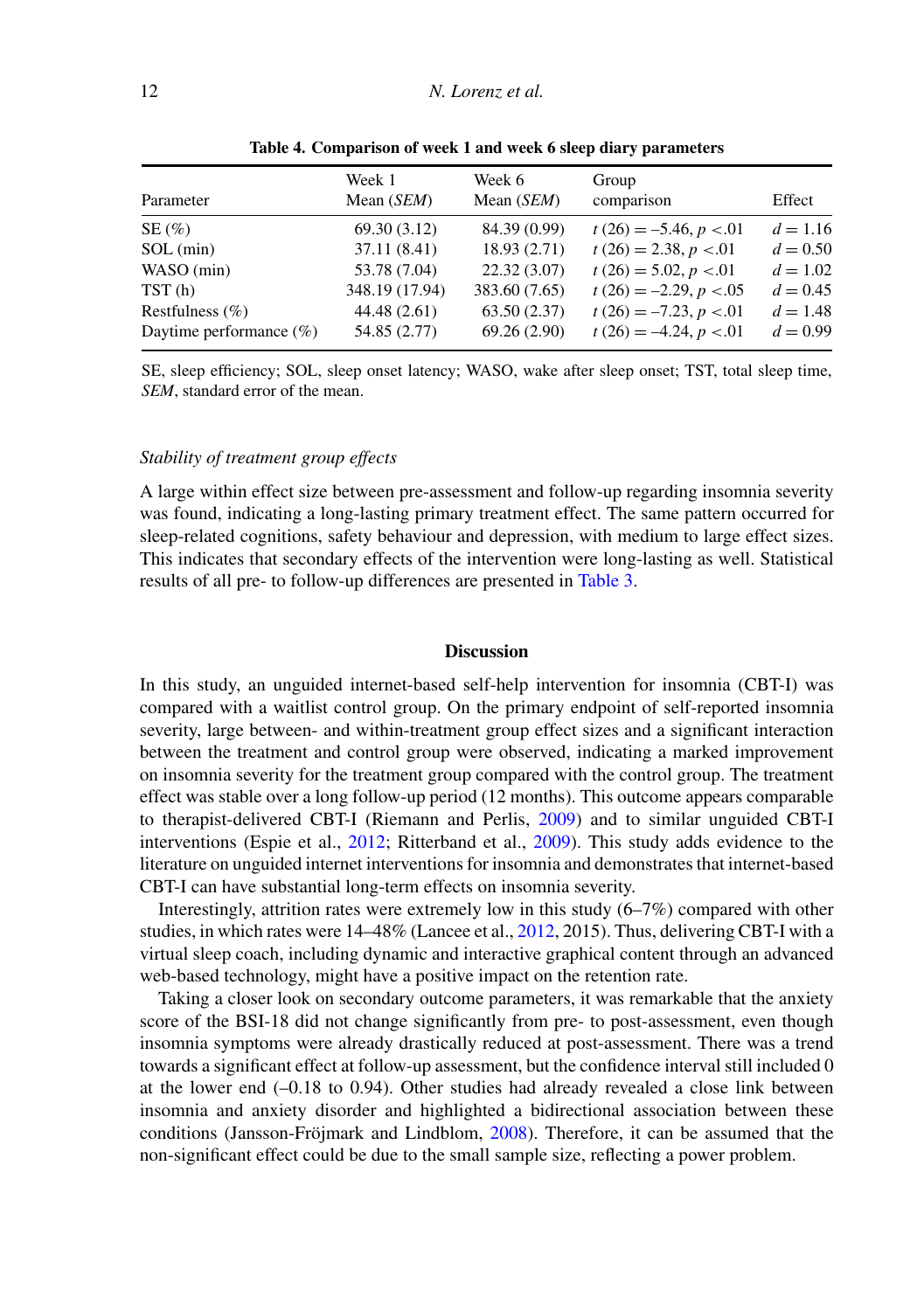Furthermore, in line with previous studies, we found a substantial effect on depression symptoms. The symptom improvement measured with the BDI-II was significantly stronger in the intervention group compared with the control group. The same pattern occurred for the somatization score of the BSI. Remarkably, the treatment effect size on depression was still large at the 12-month follow-up assessment, indicating long-lasting transfer effects of internet-based CBT-I on depression.

Apart from testing the effectiveness of the internet-based self-help program, this study examined to what extent cognitions can be successfully altered with an unguided self-help intervention. The analyses showed a significant decrease of sleep-related worries and fears in the treatment group compared with the control group. These results indicate that the online intervention (mementor somnium) successfully modified maladaptive cognitions that have been shown to play an important role in perpetuating insomnia (Harvey, 2002). Furthermore, the intervention led to an adaptation of sleep-related safety behaviours in the treatment group, compared with the control group. Lancee et al. (2015) reported a medium within-group effect size  $(d = .61)$  of their guided online intervention on sleep-related safety behaviour. This finding seems to be comparable to our own.

## *Limitations*

Several limitations of the study must be mentioned. First, the small sample size did not allow for more sophisticated analysis for power reasons. With a bigger sample, it would have been possible to divide users into sub-samples and detect possible outcome mediators for them (e.g. improvements in safety behaviours or sleep-related cognitions). Second, the waitlist controlgroup did not have access to the sleep diary; this made it impossible to test for interaction effects on sleep diary parameters. Third, we did not include objective measurements (e.g. polysomnography) as outcome parameters due to the cost of such procedures. However, it should be noted that subjective measurements are standard in most RCTs for insomnia, and especially from the patient's point of view it is uncertain whether objective sleep parameters are more meaningful for measuring treatment effects of CBT-I (Buysse et al., 2006).

Despite these limitations, this study adds an important piece of evidence to current literature, showing that the burden of insomnia in the population can be addressed sustainably using fullyautomated CBT-I.

#### **Acknowledgements**

We thank all the participants who took part in the study. We acknowledge and thank mementor GmbH for making the online intervention available for this clinical trial.

*Conflicts of interest*: Noah Lorenz and Alexander Roetger are shareholders of mementor GmbH, the company that has developed the online intervention. Eva Birrer is part of the Advisory Board of mementor GmbH.

*Ethical statements*: The study was approved by the ethical committee of Zurich, Switzerland: KEK-ZH-Nr. 2015-0279.

*Financial support*: No funds were raised for this research. The study was conducted by the Department of Psychology, University of Zurich, Switzerland.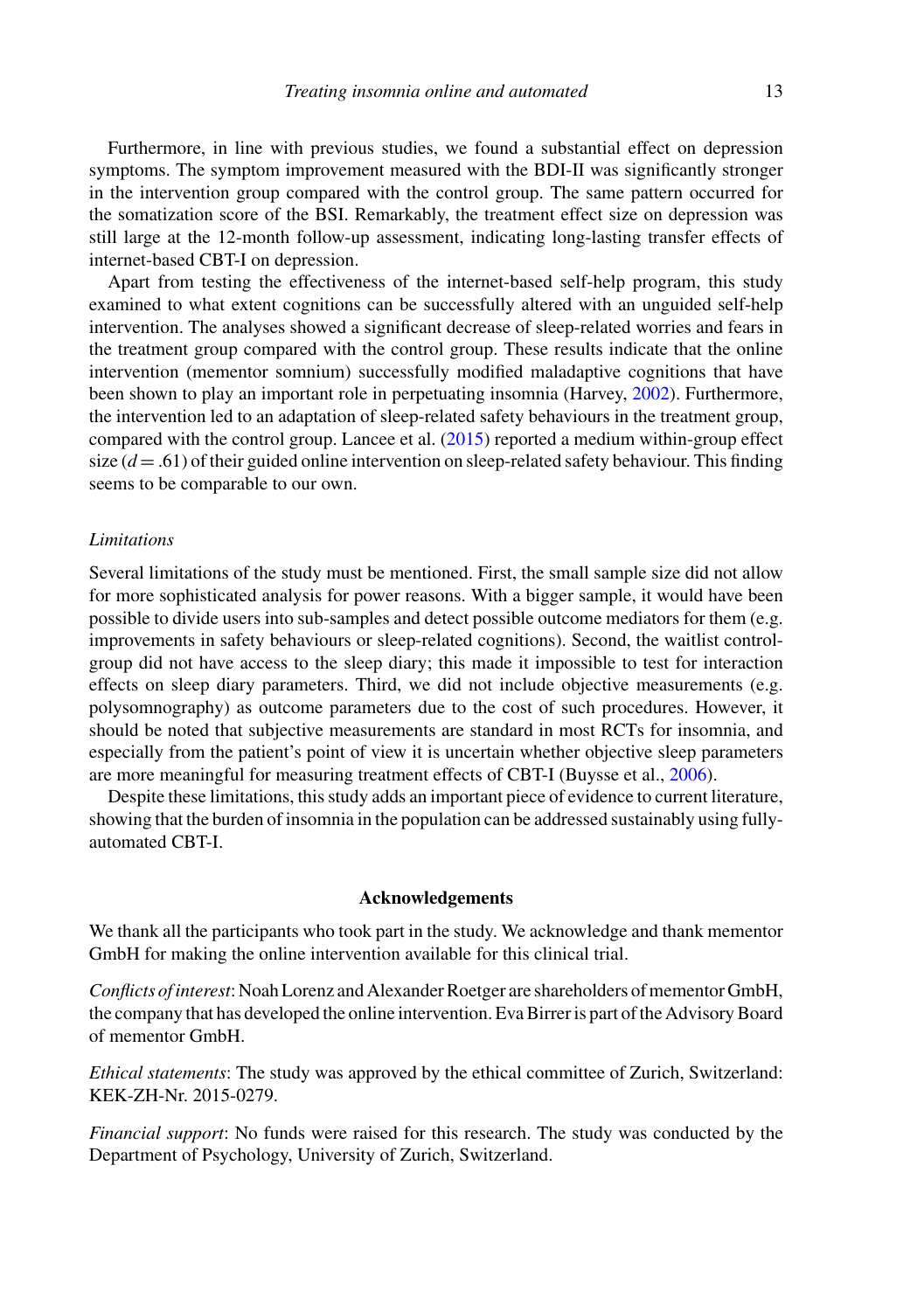## **Supplementary material**

To view supplementary material for this article, please visit https://doi.org/10.1017/ S1352465818000486

## **References**

- **Baglioni, C., Battagliese, G., Feige, B., Spiegelhalder, K., Nissen, C., Voderholzer, U. et al.** (2011). Insomnia as a predictor of depression: a meta-analytic evaluation of longitudinal epidemiological studies. *Journal of Affective Disorders*, *135*, 10–19. http://doi.org/10.1016/j.jad.2011.01.011
- **Baglioni, C., Spiegelhalder, K., Lombardo, C. and Riemann, D.** (2010). Sleep and emotions: a focus on insomnia. *Sleep Medicine Reviews*, *14*, 227–238. http://doi.org/10.1016/j.smrv.2009.10.007
- **Barak, A., Hen, L., Boniel-Nissim, M. and Shapira, N.** (2008). A comprehensive review and a metaanalysis of the effectiveness of internet-based psychotherapeutic interventions. *Journal of Technology in Human Services*, *26*, 109–160. http://doi.org/10.1080/15228830802094429
- **Bastien, C., Vallières, A. and Morin, C.** (2001). Validation of the Insomnia Severity Index as an outcome measure for insomnia research. *Sleep Medicine*, *2*, 297–307. http://doi.org/doi:10.1016/ S1389-9457(00)00065-4
- **Beck, A., Steer, R. and Brown, G.** (1996). Beck Depression Inventory-II. *San Antonio*, 12–15. http: //doi.org/10.1037/t00742-000
- **Beunckens, C., Molenberghs, G. and Kenward, M. G.** (2005). Direct likelihood analysis versus simple forms of imputation for missing data in randomized clinical trials. *Clinical Trials*, *2*, 379–386. http: //doi.org/10.1191/1740774505cn119oa
- **Blom, K., Tarkian Tillgren, H., Wiklund, T., Danlycke, E., Forssén, M., Söderström, A. et al.** (2015). Internet- vs group-delivered cognitive behavior therapy for insomnia: a randomized controlled noninferiority trial. *Behaviour Research and Therapy*, *70*, 47–55. http://doi.org/10.1016/j.brat.2015.05. 002
- **Buysse, D. J., Ancoli-Israel, S., Edinger, J. D., Lichstein, K. L. and Morin, C. M.** (2006). Recommendations for a standard research assessment of insomnia. *Sleep*, *29*, 1155–1173. http: //doi.org/10.1093/sleep/29.9.1155
- **Carney, C. E., Buysse, D. J., Ancoli-Israel, S., Edinger, J. D., Krystal, A. D., Lichstein, K. L. and Morin, C. M.** (2012). The consensus sleep diary: standardizing prospective sleep self-monitoring. *Sleep*, *35*, 287–302. http://doi.org/10.5665/sleep.1642
- **Derogatis, L.** (2001). *BSI 18, Brief Symptom Inventory 18: Administration, scoring and procedures manual.* NCS Pearson, Incorporated.
- **Espie, C. A.** (2002). Insomnia: conceptual issues in the development, persistence, and treatment of sleep disorder in adults. *Annual Review of Psychology*, *53*, 215–243. http://doi.org/10.1146/annurev.psych. 53.100901.135243
- **Espie, C. A., Kyle, S. D., Williams, C., Ong, J. C., Douglas, N. J., Hames, P. and Brown, J. S. L.** (2012). A randomized, placebo-controlled trial of online cognitive behavioral therapy for chronic insomnia disorder delivered via an automated media-rich web application. *Sleep*, *35*, 769–781. http: //doi.org/10.5665/sleep.1872
- **Faul, F., Erdfelder, E., Buchner, A. and Lang, A.-G.** (2009). Statistical power analyses using G\*Power 3.1: tests for correlation and regression analyses. *Behavior Research Methods*, *41*, 1149–1160.
- **Fernandez-Mendoza, J. and Vgontzas, A. N.** (2013). Insomnia and its impact on physical and mental health. *Current Psychiatry Reports*, *15*, 418. http://doi.org/10.1007/s11920-013-0418-8
- **Harvey, A. G.** (2002). A cognitive model of insomnia. *Journal of Cognitive Psychotherapy*, *18*, 281–288. http://doi.org/10.1891/jcop.18.3.281.65649
- **Harvey, A. G., Sharpley, A. L., Ree, M. J., Stinson, K. and Clark, D. M.** (2007). An open trial of cognitive therapy for chronic insomnia. *Behaviour Research and Therapy*, *45*, 2491–2501. http://doi. org/10.1016/j.brat.2007.04.007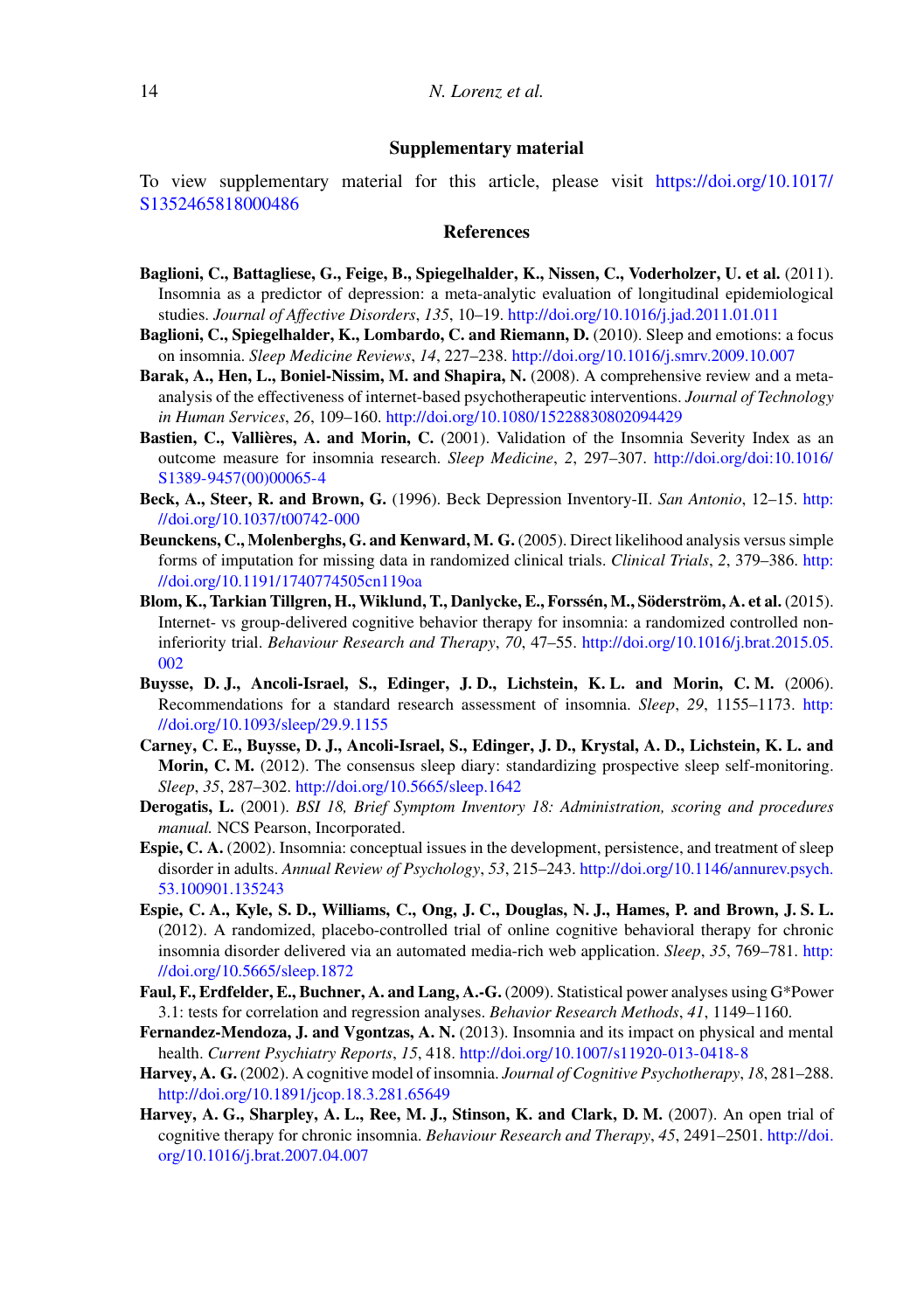- **Irwin, M. R., Cole, J. C. and Nicassio, P. M.** (2006). Comparative meta-analysis of behavioral interventions for insomnia and their efficacy in middle-aged adults and in older adults 55+ years of age. *Health Psychology*, *25*, 3–14. http://doi.org/10.1037/0278-6133.25.1.3
- **Jansson-Fröjmark, M. and Lindblom, K.** (2008). A bidirectional relationship between anxiety and depression, and insomnia? A prospective study in the general population. *Journal of Psychosomatic Research*, *64*, 443–449. http://doi.org/10.1016/j.jpsychores.2007.10.016
- **Katz, D. A. and McHorney, C. A.** (2002). The relationship between insomnia and health-related quality of life in patients with chronic illness. *Journal of Family Practice*, *51*, 229–235.
- **Kripke, D. F., Garfinkel, L., Wingard, D. L., Klauber, M. R. and Marler, M. R.** (2002). Mortality associated with sleep duration and insomnia. *Archives of General Psychiatry*, *59*, 131–136. http: //doi.org/10.1001/archpsyc.59.2.131
- **Lancee, J., Eisma, M. C., van Straten, A. and Kamphuis, J. H.** (2015). Sleep-related safety behaviors and dysfunctional beliefs mediate the efficacy of online CBT for insomnia: a randomized controlled trial. *Cognitive Behaviour Therapy*, *44*. http://doi.org/10.1080/16506073.2015.1026386
- **Lancee, J., van den Bout, J., van Straten, A. and Spoormaker, V. I.**(2012). Internet-delivered or mailed self-help treatment for insomnia? A randomized waiting-list controlled trial. *Behaviour Research and Therapy*, *50*, 22–29. http://doi.org/10.1016/j.brat.2011.09.012
- **Lancee, J., van Straten, A., Morina, N., Kaldo, V. and Kamphuis, J. H.** (2016). Guided online or faceto-face cognitive behavioral treatment for insomnia: a randomized wait-list controlled trial. *Sleep*, *39*, 183–191. http://doi.org/10.5665/sleep.5344
- **Léger, D., Guilleminault, C., Bader, G., Lévy, E. and Paillard, M.** (2002). Medical and socio-professional impact of insomnia. *Sleep*, *25*, 621–625. http://doi.org/10.1093/sleep/25.6. 621
- **Liendl, S. and Hoffmann, R. M.** (1999). Compliance-probleme bei der bearbeitung von abend-morgenprotokollen - Entwicklung einer kurzversion der standardprotokolle der DGSM. *Somnologie*, *3*, 73–77. http://doi.org/10.1007/s11818-999-0013-8
- **Lundh, L. G. and Broman, J. E.** (2000). Insomnia as an interaction between sleep-interfering and sleep-interpreting processes. *Journal of Psychosomatic Research*, *49*, 299–310. http://doi.org/10.1016/ S0022-3999(00)00150-1
- **Morin, C. M.** (2006). Cognitive-behavioral therapy of insomnia. *Sleep Medicine Clinics*, *1*, 375–386. http://doi.org/10.1016/j.jsmc.2006.06.008
- **Morin, C. M., Bootzin, R. R., Buysse, D. J., Edinger, J. D., Espie, C. A. and Lichstein, K. L.** (2006a). Psychological and behavioral treatment of insomnia: update of the recent evidence (1998–2004). *Sleep*, *29*, 1398–1414.
- **Morin, C. M., LeBlanc, M., Daley, M., Gregoire, J. P. and Merette, C.** (2006b). Epidemiology of insomnia: prevalence, self-help treatments, consultations, and determinants of help-seeking behaviors. *Sleep Medicine*, *7*, 123–130. http://doi.org/10.1016/j.sleep.2005.08.008
- **Morin, C. M., Stone, J., Trinkle, D., Mercer, J. and Remsberg, S.** (1993). Dysfunctional beliefs and attitudes about sleep among older adults with and without insomnia complaints. *Psychology and Aging*, *8*, 463–467. http://doi.org/10.1037/0882-7974.8.3.463
- **Morin, C. M., Vallieres, A., Guay, B., Ivers, H., Savard, J., Merette, C. et al.** (2009). Cognitive behavioral therapy alone and with medication for persistent insomnia [2]. *Journal of the American Medical Association*, *301*, 2005–1015. http://doi.org/10.1001/jama.2009.1282
- **Morris, S. B.** (2008). Estimating effect sizes from pretest-posttest-control group designs. *Organizational Research Methods*, *11*, 364–386. http://doi.org/10.1177/1094428106291059
- **Ohayon, M. M.** (2011). Epidemiological overview of sleep disorders in the general population. *Sleep Medicine Research*, *2*, 1–9. http://doi.org/s
- **Pigeon, W. R., Pinquart, M. and Conner, K.** (2012). Meta-analysis of sleep disturbance and suicidal thoughts and behaviors. *Journal of Clinical Psychiatry*, *73*, e1160–e1167. http://doi.org/10.4088/JCP. 11r07586